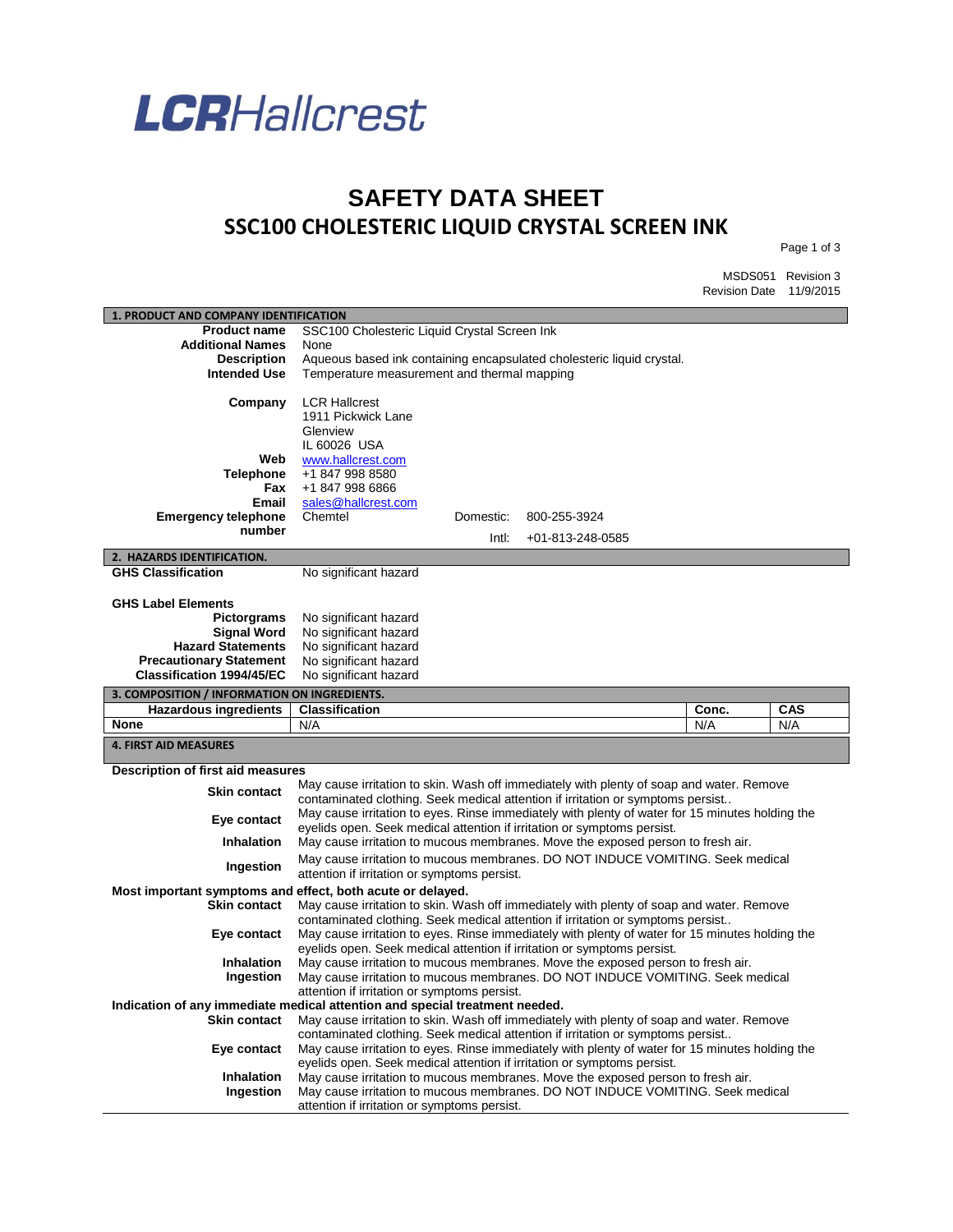## **5. FIRE FIGHTING MEASURES Extinguishing Media** Use extinguishing media appropriate to the surrounding fire conditions. **Specific hazards arising from the chemical** Burning produces irritating, toxic and obnoxious fumes. **Special protective actions for fire-fighters** Wear suitable respiratory equipment when necessary. **6. ACCIDENTAL RELEASE MEASURES Personal Precautions, protective equipment and emergency procedures** Ensure adequate ventilation of the working area **Environmental Precautions** Do not allow product to enter drains. Prevent further spillage if safe. **Methods and material for containment and cleaning up** Absorb with inert, absorbent material. Sweep up. Transfer to suitable, labeled containers for disposal. Clean spillage area thoroughly with plenty of water. **7. HANDLING AND STORAGE Individual protection measures** Avoid contact with eyes and skin. Ensure adequate ventilation of the working area. Adopt best Manual Handling considerations when handling, carrying and dispensing. **Conditions for safe storage, including incompatibilities:** Keep containers tightly closed. Store in correctly labeled containers. Store in a cool area but do not freeze. **8. EXPOSURE CONTROLS / PERSONAL PROTECTION Engineering measures** Engineering measures **Ensure adequate ventilation of the working area.**  Ensure adequate ventilation of the working area. **Hand protection** Hand protection **Chemical resistant gloves (PVC)** Chemical resistant gloves (PVC) **9. PHYSICAL AND CHEMICAL PROPERTIES Appearance** Liquid. **Colors** Tan. **Odor Odor threshold** N/A **pH** N/A **Melting Point/Freezing Point** No testing available. **Initial Boiling Point and Boiling Range** 100°C **Flash Point** No testing available. **Evaporation rate** No testing available. **Flammability** No testing available. **Upper/Lower Flammability or Explosive Limits** No testing available.<br> **Vapor Pressure** No testing available. **Pressure** No testing available.<br>**Solubility** miscible in water. miscible in water. **10. STABILITY AND REACTIVITY Reactivity** Stable under normal conditions.<br>**Chemical Stability** Stable under normal conditions. Stable under normal conditions. **Possibility of hazardous reactions** No Significant Hazard. **Conditions to avoid** No Significant Hazard.<br>**Incompatible materials** No Significant Hazard. **No Significant Hazard. Hazardous Decomposition Products** No Significant Hazard. **11. TOXICOLOGICAL INFORMATION Toxilogical Information No Hazardous Components**

**Skin corrosion/irritation** No test data available